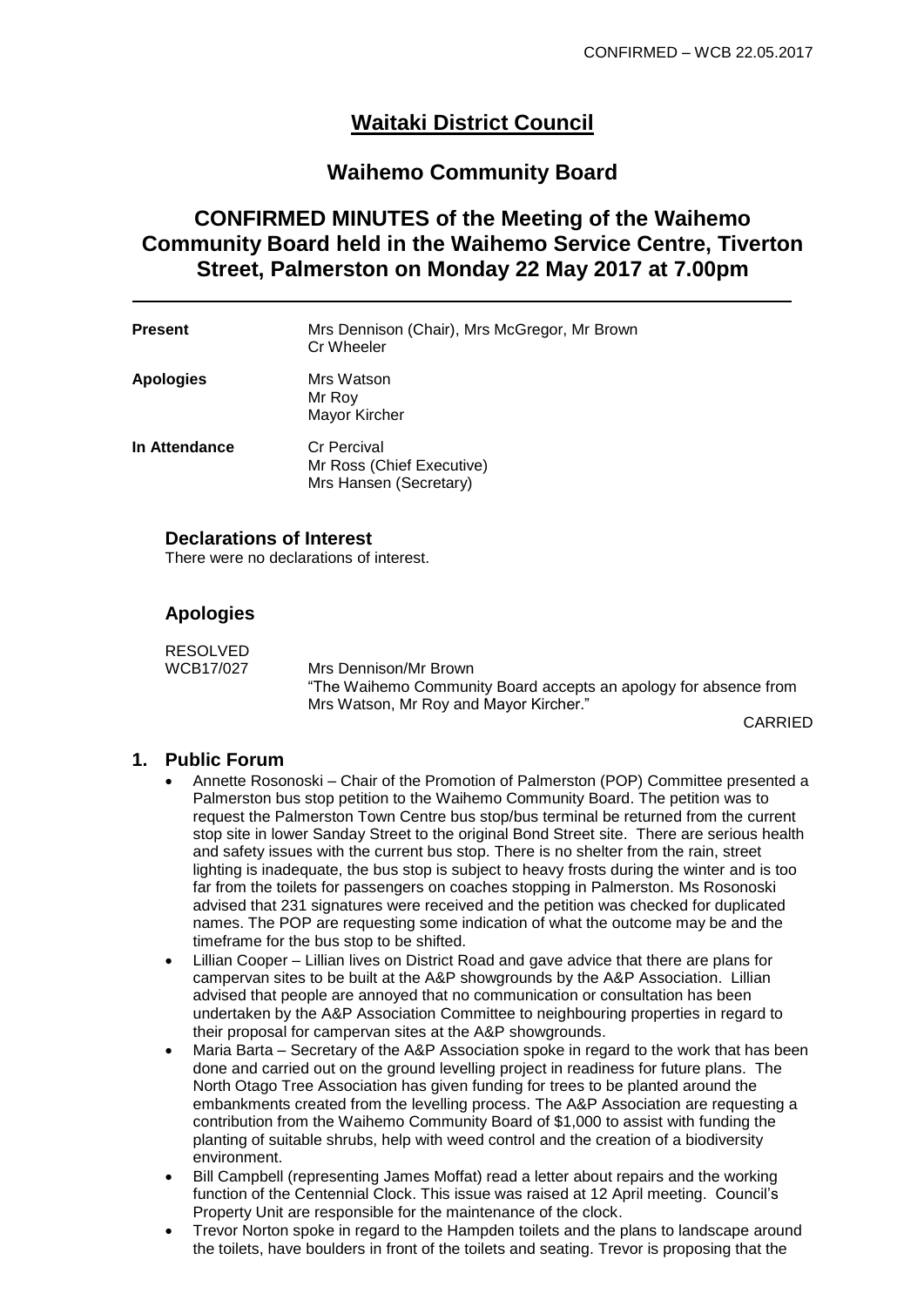wall facing the hall be painted with artwork. The artwork would consist of local area maps. There is an artist in the Hampden community who is willing to do this. The cost involved would be \$4,000 for basic artwork or \$5,500 to put in place anti vandalism measures. Mr Norton is looking into financing this work and there may be an opportunity for a commercial fund.

 Taranaki Smith spoke about the tank water supplies on Dunback Road and the issues he is facing in regard to this. Mr Smith also spoke in regard to the siting of the bus stop.

## **2. Confirmation of Meeting Minutes**

| RESOLVED  |                                                              |
|-----------|--------------------------------------------------------------|
| WCB17/028 | Mrs McGregor/Mr Brown                                        |
|           | "The Waihemo Community Board confirms the minutes of Waihemo |
|           | Community Board meeting dated 10 April 2017."                |

CARRIED

#### **3. Palmerston Bus Stop**

To provide guidance to the Roading Manager on what option the Board prefers in regard to the final location of the Palmerston Bus Stop, based on the supplied layout options in the Appendix of the report.

| Mrs Dennison/Mr Brown<br>"The Waihemo Community Board recommends that:<br>1. Council's Roading Manager be asked to relocate the Palmerston Bus<br>Stop from Sanday Street back to near its original location in Bond |         |
|----------------------------------------------------------------------------------------------------------------------------------------------------------------------------------------------------------------------|---------|
| Street along with the associated car parking and line marking<br>changes as soon as possible."                                                                                                                       | CARRIED |
|                                                                                                                                                                                                                      |         |

#### **4. Building Consents Issued in Waihemo Ward for the Month of March 2017**

To provide the Board members with a list of building consents issued in Waihemo Ward for the month of March 2017.

| RESOLVED        |                                                         |
|-----------------|---------------------------------------------------------|
| <b>WCB17/30</b> | Mrs McGregor/Mr Brown                                   |
|                 | "The Waihemo Community Board receives the information." |

CARRIED

## **5. Building Consents Issued in Waihemo Ward for the Month of April 2017**

To provide the Board members with a list of building consents issued in Waihemo Ward for the month of April 2017.

RESOLVED WCB17/31 Mrs McGregor/Mr Brown "The Waihemo Community Board receives the information."

CARRIED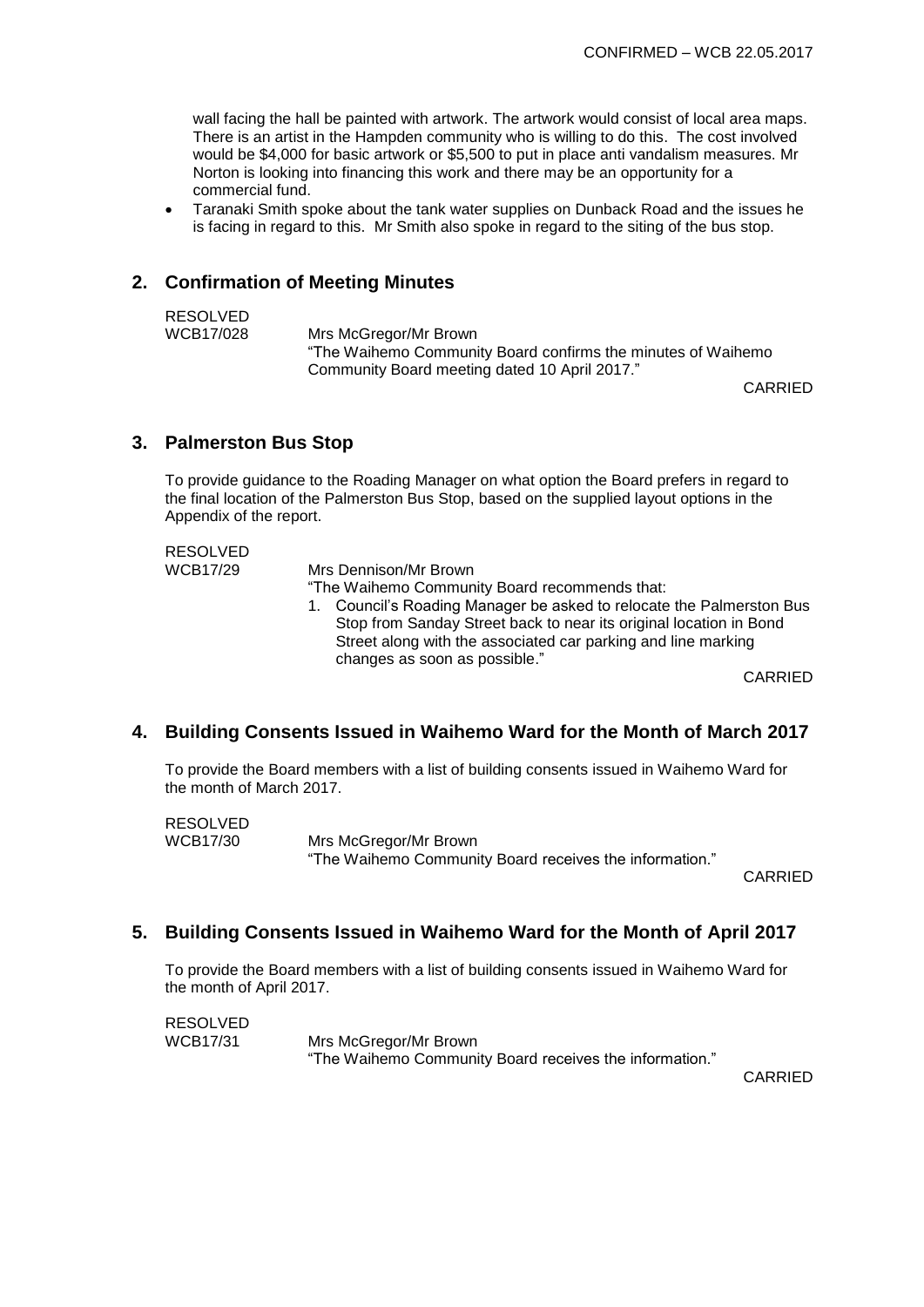#### **6. Assets Update**

To update the Board on issues, operations and projects managed by the Assets Group, occurring within the Waihemo Ward since the last Board meeting.

```
RESOLVED<br>WCB17/32
```
Cr Wheeler/Mrs McGregor "The Waihemo Community Board receives the information."

CARRIED

#### **7. Recreation Update**

The purpose of this memorandum is to update the Waihemo Community Board on routine work, maintenance issues and progress on minor projects for the period 30 March 2017 to 8 May 2017.

| <b>RESOLVED</b><br><b>WCB17/33</b> | Mr Brown/Mrs McGregor<br>"That Council provides information and costings for the repair of the<br>Palmerston Centennial clock as soon as possible."                                     |                |
|------------------------------------|-----------------------------------------------------------------------------------------------------------------------------------------------------------------------------------------|----------------|
|                                    |                                                                                                                                                                                         | CARRIED        |
| <b>RESOLVED</b><br><b>WCB17/34</b> | Mrs McGregor/ Mr Brown<br>"That Council change the \$3,000 committed to the A&P Association from<br>the Reserve Improvement Fund to the Waihemo Community Board<br>discretionary fund." | CARRIED        |
| <b>RESOLVED</b><br><b>WCB17/35</b> | Mrs McGregor/Mr Brown<br>"The Waihemo Community Board receives the information."                                                                                                        | <b>CADDIED</b> |

CARRIED

#### **8. Verbal Updates: Chairperson's Report; Community Board Member Area Reports; Councillor's Report**

Kathy Dennison

- Recreation workshop with Recreation officers regarding walkways and projects currently being consulted on in the Waihemo Ward
- Attended round table public meetings for the Annual Plan. There was a good community response with projects identified for the communities
- Attended the Macraes Community Development Trust meeting
- Attended a meeting with Graham Sullivan, Thunes Cloete and Lisa Baillie regarding community boards going forward. I would like to thank them for their support of the boards
- Waihemo Community Board workshop attended by all members. A good discussion was held in regard to the Board working together to create a strong team to get the best outcomes for the area
- Anzac Day was well represented throughout the Ward. Wreaths were laid on behalf of the Board by Carol Watson in Palmerston, Jan Wheeler in Hampden and Paul Roy in Dunback
- Attended Tourism Waitaki meeting at the Palmerston I-site regarding community agreement
- Along with Carol Watson and Heather McGregor organised a funding seminar involving Internal Affairs and Community Trust Otago. This meeting was well attended by the community and we have hopes that some projects will obtain the funding they require. There are many hardworking volunteers in the community and I'd like to thank them on behalf of the Board.
- Annual Plan Consultation This year Council trialled a new style of consultation. At no time has the Board seen the public submissions which we would normally be able to view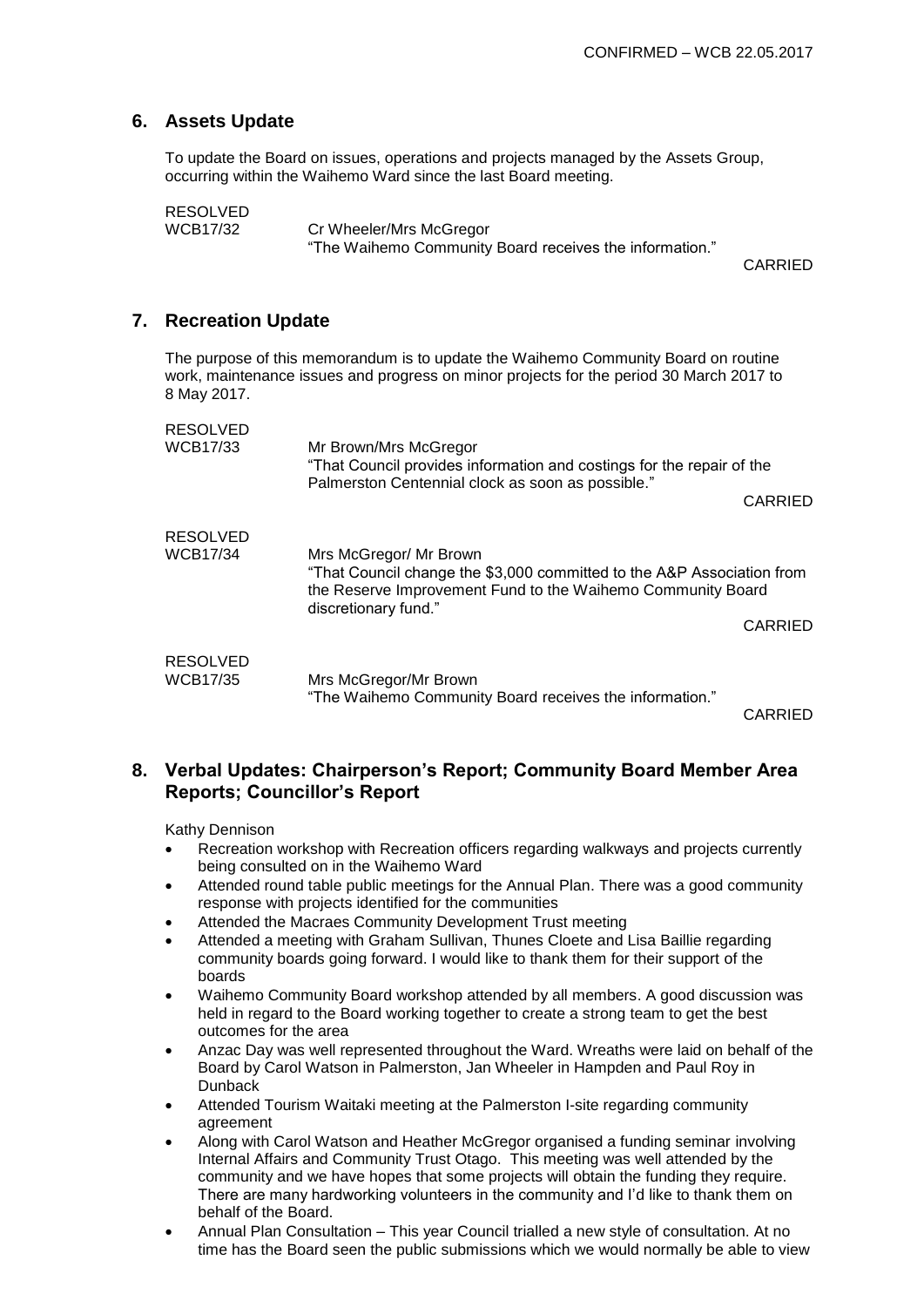online at the local library. The Board has no idea what submissions are in or being discussed by Council. In the past, Board members have been invited to these meetings where submissions have been discussed and this year some steps have been missed, leaving a gap in the Board's knowledge of how their communities are feeling about their interaction with Council

- I would like to take this opportunity to thank Margaret Tanner for all the support she has given to the Board as Secretary. We will miss her and wish her all the best for her future
- Michael the Waihemo Community Board would like to extend our thanks to you for your dedication to our district and for the support you have shown our board during your time as CEO. Your leadership style has generated the respect of both your staff and the members who have worked with you. We sincerely appreciate your commitment to us over your years as CEO and wish you and Susie all the best for your future.

Jan Wheeler

- The Moeraki intersection warning system is well underway with work being carried out this week
- Annual submissions night Palmerston area, this was attended by over 30 local submitters
- Solid Waste Plan workshop
- Workshops Water, District Licensing Committee Review, Building Team
- Attended the opening of the Oamaru Waste Management Transfer Station
- Checked the Moeraki Millennium Walkway as it was closed due to a sewage pipeline break
- Attended Hampden Hall Anzac Day service, laid a wreath at the Cenotaph on behalf of the Board. Cr Tavendale was the speaker on the day
- Council Committee Day
- East Otago Review newsletter article
- Council CEO recruitment meeting
- Council FAR meeting and workshop for Annual Plan
- Council workshops NO Rugby Development and Sponsorship
- Tour of the Historic Precinct with Civic Trust manager
- Moeraki Hall Committee meeting
- Moeraki Boulders SH1 Intersection 70km/h variable speed limit for rural intersections, an active warning system is being put in place
- Bus Stop petition this shows we need to liaise better with the Community

Heather McGregor

- Community Forum Waihemo Submissions at the Community Centre
- Community Board meeting
- Anzac Day Services Palmerston and Dunback
- Hall Committee meeting
- Palmerston RSA Charitable Trust meeting
- Steve Bennett Internal Affairs and Carol Melville Community Trust Otago Community Workshop
- Council and submissions
- Community Board Conference, Methven
- The Community was well attended in the Waihemo Submission Forum. There was good representation throughout the Waihemo Ward and positive feedback from those who attended
- Anzac Day services in Palmerston and Dunback were well attended. There was some positive communication with the temporary light that is on the Memorial Arch in Palmerston
- There was a very good turnout of community groups that attended the workshop from the Internal Affairs and the Community Trust of Otago. This gave those groups an understanding of how to apply for funds for their projects
- It is welcoming to see contractors working on Ronaldsay Street over the last three weeks
- Citizen's Awards open today for people in the community to be acknowledged for the volunteer services. Tt would be great if there is some nominations put forward from the Waihemo Ward
- The NZ Community Boards Conference held in Methven from 11-13 May is attached to this report.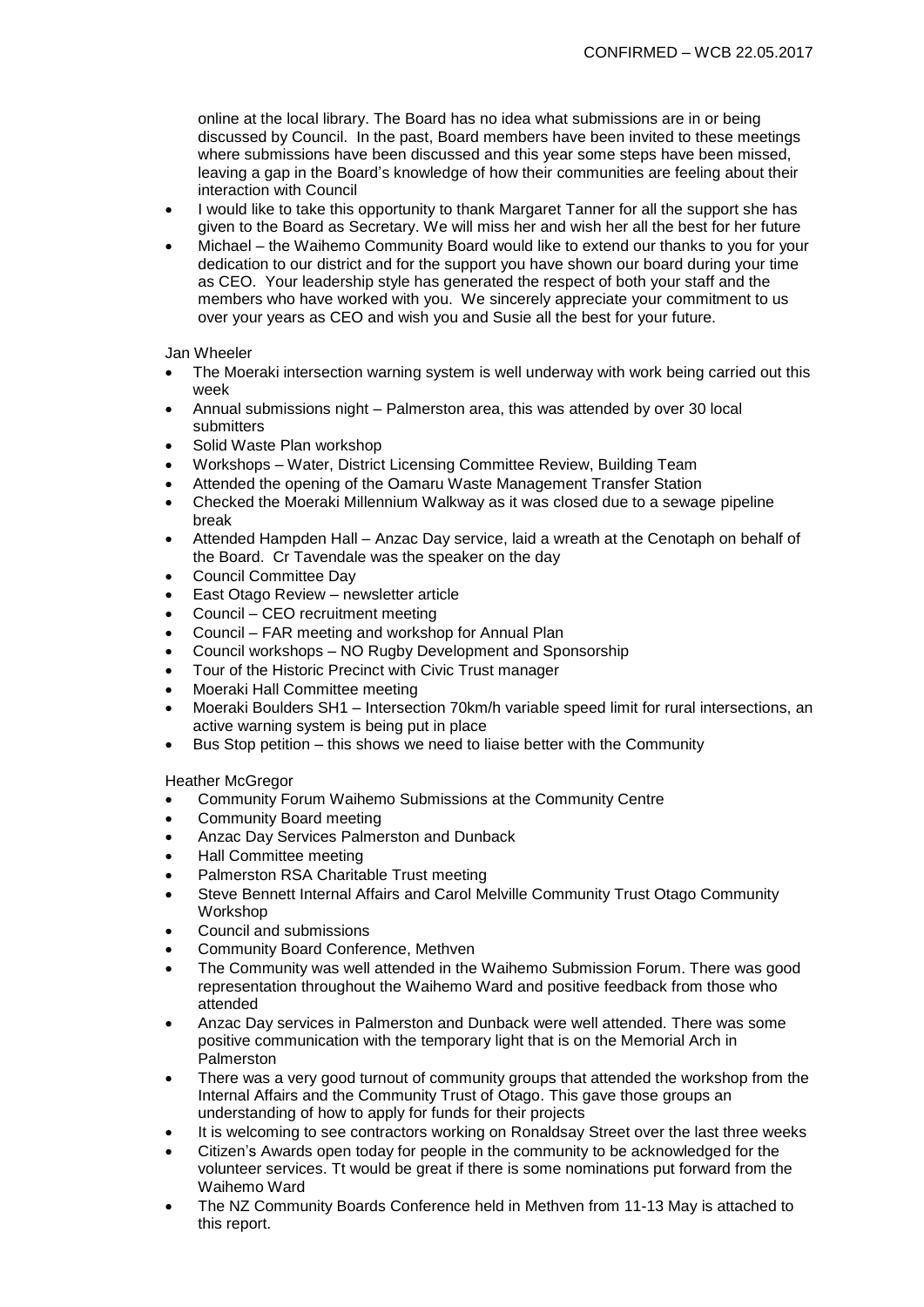#### Ken Brown

- Informal and formal meetings and small things from the community
- Tourism Waitiaki workshop local people with good ideas, tourism increasing, benefit to all areas

#### Carol Watson

Mrs Dennison presented the report in Carol's absence:

- During May the Board organised a meeting with Steve Bennett from Internal Affairs which I attended. This meeting then led to the Community Board organising a joint meeting with Otago Community trust, Internal Affairs and local organisations and clubs. There seemed to be a lot of interest in liaising with these organisations for grants and funding from those attended
- Anzac Day I had the privilege of laying the wreath at the Palmerston service
- Attended the Community Board Conference in Methven from 11–13 May. There were a variety of interesting speakers including Sam Johnston from the Student Volunteer Army and Eyal Halamish who is currently CEO of Our Say, an organisation which helps leaders in their communities with easy to use technologies. There were many other speakers as well as Malcolm Alexander, CEO of Local Government NZ and David Rutherford, Chief Human Rights Commissioner
- The Student Army have kits available for schools that are free of charge. They also have a new programme which students engaging with older people on a regular basis. They can do a variety of things including cleaning up after weeding or helping them learn computer skills and generally just being someone to interact with over a set period of time. The student ends up with a letter of recommendation for prospective employers seeking students for work experience. It was a very full on two days as they try to make available as much information as possible. We also had a Zone meeting, the Zone Committee intend to arrange a meeting in the near future. The venue was excellent with a number of meeting rooms, theatre, and large hall area
- Thank you for the opportunity to attend the conference

# RESOLVED

WCB17/36 Mr Brown/Mrs McGregor

"The Waihemo Community Board receives the information."

CARRIED

#### Michael Ross

Michael thanked the Board for the work that they have done over the years, and recapped on some of the work and issues that Council has undertaken over the years

- Water The upgrading of the Oamaru water a number of years ago and now looking at extending and piping the Oamaru Water down and as far as the Kartika Straight
- Moeraki Haven Street, this has been a great example of Community initiatives
- Economic Development Council has worked with the two poultry farms in the area, with another planned for the future. This is great for the communities, employment etc
- Oceana Gold Worked closely with Oceana Gold over a number of years. This has brought employment to the area and is good for communities and economics of small towns
- The rising tide of regulations from Central Government is costing the country dearly. All legislation and regulations are passed down to Local Government with no funding to go with the changes
- The work that was done with the collaborative councils on Earthquake Prone Buildings was huge and if this work wasn't done, half of the Oamaru main street would be unusable
- Cycle trail south this project could be sped up by locals talking to land owners in regard to the ideas and way forward

Cr Percival

- Advised that he is impressed by the work done by the Board and Board Members, acknowledging the time spent in carrying out this work for the community
- Juggling the money and budgets is also hard work when dealing with Community expectations

Michael Ross presented Mrs Dennison and Mr Brown Local Government Awards for 14 years' service to Local Government.